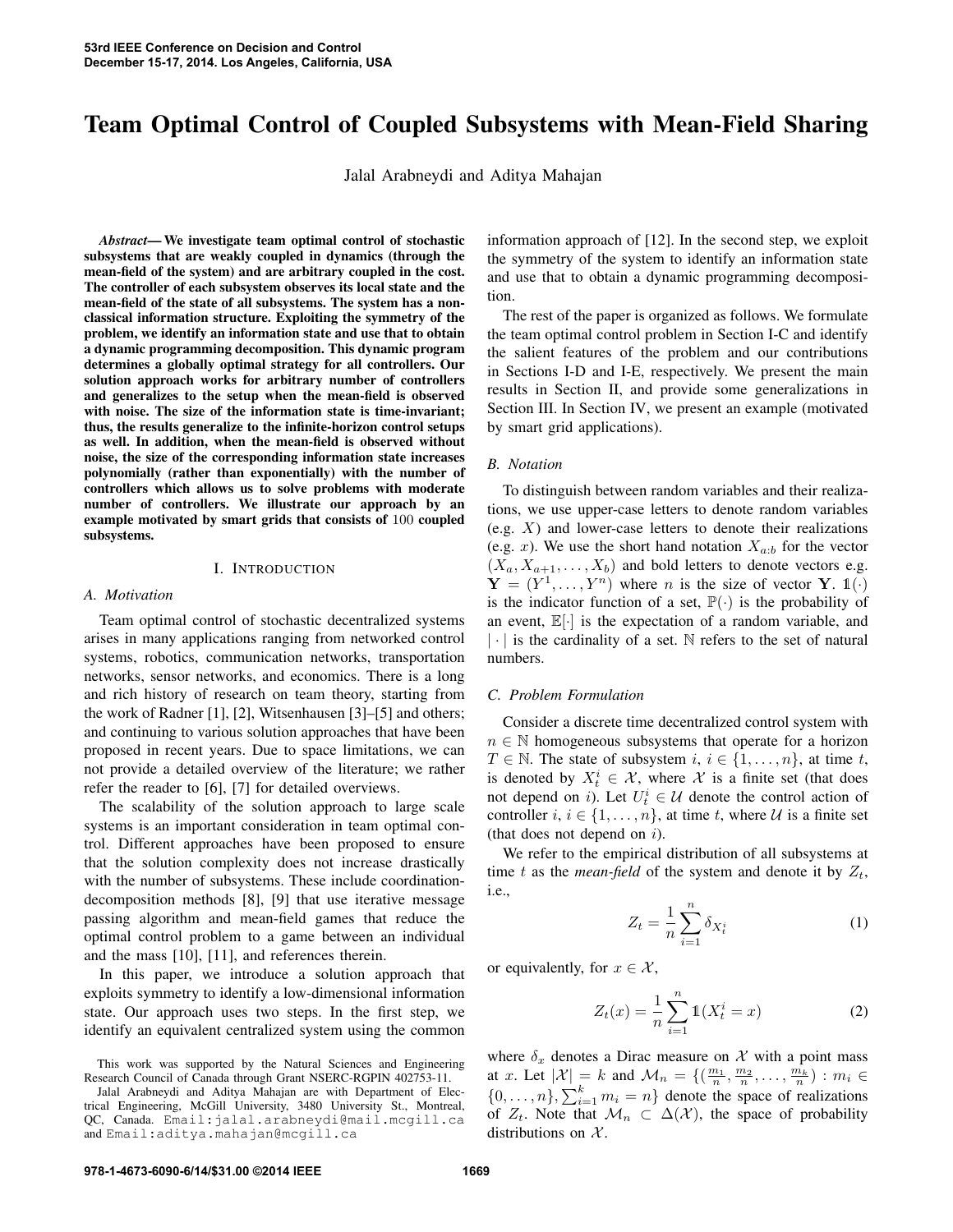*1) System dynamics:* The subsystems are weakly coupled with each other in dynamics via the mean-field, as described below. The initial states of all subsystems are independent and distributed according to PMF (probability mass function)  $P_X$  (that does not depend on *i*). The state  $X_t^i$  of subsystem i evolves according to

$$
X_{t+1}^i = f_t(X_t^i, U_t^i, W_t^i, Z_t), \ \ i \in \{1, \dots, n\}
$$
 (3)

where  $f_t$  is the plant function at time t and  $\{W_t^i\}_{t=1}^T$  is an independent process with probability distribution  $P_{W_t}$  at time t. Note that the plant functions  $\{f_t\}_{t=1}^T$  and the PMFs  $\{P_{W_t}\}_{t=1}^T$  do not depend on *i*.

The *primitive random variables*  $(X_1^1, \ldots, X_1^n, \{W_t^1\}_{t=1}^T,$  $\ldots, \{W_t^n\}_{t=1}^T$  are mutually independent and defined on a common probability space.

*2) Information structure:* In addition to the local state of its subsystems, each controller observes the history of the mean-field. Thus, the data available at controller  $i, i \in$  $\{1, \ldots, n\}$ , at time t is

$$
I_t^i = \{Z_{1:t}, X_t^i\}.
$$
 (4)

We refer to this information structure as *mean-field sharing*. In Section III, we consider a generalization of this information structure in which each controller observes a noisy version of the mean-field. We refer to that information structure as *partially observed mean-field sharing*.

The control action at controller  $i$  is chosen according to

$$
U_t^i = g_t^i(Z_{1:t}, X_t^i). \t\t(5)
$$

The function  $g_t^i$  is called the *control law* of controller i at time  $t$ . In this paper, we restrict attention to identical control laws at all controllers. In particular:

*Assumption* 1 *At any time* t*, the control laws at all controllers are identical i.e.*  $g_t^i = g_t^j$  for any  $i, j \in \{1, \ldots, n\}$ . *Therefore, we drop the superscripts and denote the control law at every controller at time t as*  $q_t$ *.* 

In view of Assumption 1, we call the collection  $g =$  $(q_1, \ldots, q_T)$  of control laws over time as the *control strategy* of the system.

*3) Cost-structure:* The subsystems are arbitrary coupled through cost. At each time step, the system incurs a cost that depends on joint state  $X_t = (X_t^1, \dots, X_t^n)$  and joint action  $U_t = (U_t^1, \dots, U_t^n)$  that is given by

$$
\ell_t(\mathbf{X}_t,\mathbf{U}_t).
$$

The performance of any strategy g is quantified by the expected total cost

$$
J(\mathbf{g}) = \mathbb{E}^{\mathbf{g}} \left[ \sum_{t=1}^{T} \ell_t(\mathbf{X}_t, \mathbf{U}_t) \right]
$$
 (6)

where the expectation is with respect to a joint measure induced on all system variables by the choice of g.

*4) Optimization problem:* We are interested in the following optimization problem.

Problem 1 *Given the information structure in* (5)*, the hori*zon  $T$ *, the plant functions*  $\{f_t\}_{t=1}^T$ *, the cost functions*  $\{\ell_t\}_{t=1}^T$  the PMF  $P_X$  on the initial states, and the PMFs  ${P_{W_t}}_{t=1}^T$  *on the plant disturbance, identify a control strategy*  $g^*$  *to minimize the total cost*  $J(g)$  *given by* (6)*.* 

The above model assumes that all subsystems have access to the mean-field of the system. In certain applications such as cellular communications and smart grids, a centralized authority (such as a base station in cellular communication and an independent service operator in smart grids) may measure the mean field and transmit it to all controllers. In other applications such as multi-robot teams, all controllers may compute the mean-field in a distributed manner using methods such as consensus-based algorithms [13], [14].

We first investigate the model where the mean field is shared perfectly and develop a solution methodology for that model. In Section III, we extend the solution methodology to a more practical model in which a noisy estimate of the mean field is observed.

## *D. Salient Features of the Model*

Our key simplifying assumption is that all control laws are identical (Assumption 1). In general, this assumption leads to a loss in performance, as is illustrated by the example below.

*Example*: Consider a system with *n* homogeneous subsystems with control horizon  $T = 2$ . Let state space and action space be  $\mathcal{X} = \mathcal{U} = \{1, 2, ..., n\}$  and probability distribution of initial states be uniform on  $X$ . Suppose that the system dynamics are given by

$$
X_2^i = U_1^i, \quad i \in \{1, \dots, n\}.
$$
 (7)

Let  $\ell_1(\mathbf{x}_1, \mathbf{u}_1) = 0$  and  $\ell_2(\mathbf{x}_2, \mathbf{u}_2) = K \cdot \mathbb{1}(z_2 \neq 0)$  $\{\frac{1}{n}, \frac{1}{n}, \ldots, \frac{1}{n}\}\)$  where K is a positive number. The asymmetric strategy  $\bar{g} = (\bar{g}_1^1, \dots, \bar{g}_1^n)$ , where  $\bar{g}_1^i(z_1, x_1^i) = i$ , has a cost  $J(\bar{g}) = 0$ . Hence,  $\bar{g}$  is optimal. On the other hand, under any symmetric strategy,  $\mathbb{P}(\mathbb{1}(Z_2 \neq \{\frac{1}{n}, \frac{1}{n}, \dots, \frac{1}{n}\}))$  is positive. Hence, a symmetric strategy is not globally optimal. By increasing  $K$ , we can make symmetric strategies perform arbitrary bad as compared to asymmetric strategies.

Although assuming identical control laws (Assumption 1) leads to loss in performance, it is a standard assumption in the literature on large scale systems for reasons of simplicity, fairness, and robustness. For example, similar assumption has been made in [15], [16], [17].

In the model described above, we assume that the strategies are pure (non-randomized). In general, randomized strategies are not considered in team problems because randomization does not improve performance [18, Theorem 1.6]. However, if attention is restricted to identical strategies, randomized strategies may perform better than pure strategies [15, Theorem 2.3]. In the above model, we assume that the control strategies are pure, primarily for the ease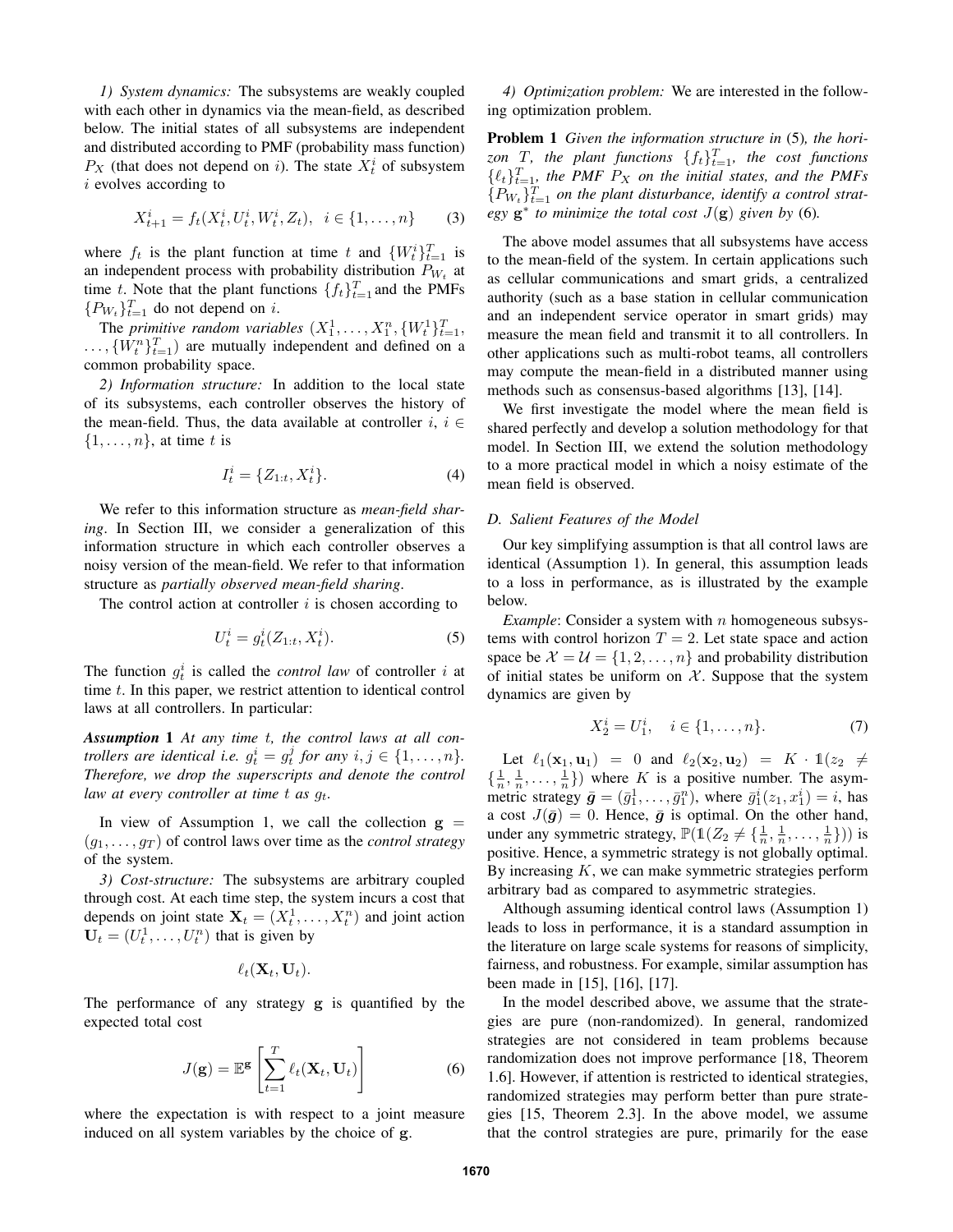of exposition. As explained in the conclusion, our solution methodology generalizes to randomized strategies as well.

# *E. Contributions*

In spite of the simplification provided by Assumption 1, Problem 1 is conceptually challenging because it has a nonclassical information structure [4]. In general, team optimal control problems with non-classical information structure belong to NEXP complexity class [19]. Although it is possible to get a dynamic programming decomposition for problems with non-classical information structure [5], the size of the corresponding information state increases with time. For some information structures, we can find information states that do not increase with time [7], but even for these models the size of the information state increases exponentially with the number of controllers.

Our key contributions in this paper are the following:

- 1) We identify a dynamic program to obtain globally optimum control strategies.
- 2) The size of the corresponding information state does not increase with time. Thus, our results extend naturally to infinite horizon setups.
- 3) The size of the corresponding information state increases polynomially with the number of controllers. This allows us to solve problems with moderate number of controllers. (In Section IV, we give an example with  $n = 100$  controllers).
- 4) The solution methodology and dynamic programming decomposition extend to the scenario where all controllers observe a noisy version of the mean-field.

### II. MAIN RESULTS

In this section, we use the common information approach [12] to introduce an equivalent centralized problem (Problem 2) for Problem 1. Then, we find an optimal solution for the equivalent problem and translate the obtained solution back to the solution of Problem 1.

Following [12], split the information  $I_t^i$  available to controller i into two parts: the *common information* consisting of the history  $Z_{1:t}$  of the mean-field process that is observed by all controllers; and the *local information* consisting of the current state  $X_t^i$  of subsystem i. Since the size of the local information does not increase with time, the model described above has a partial history sharing information structure [12]. For such systems, the structure of optimal control strategies and a dynamic programming decomposition was proposed in [12]. If we directly use these results on our model, the information state will be a posterior distribution on the global state  $\mathbf{X}_t = (X_t^1, \dots, X_t^n)$  of the system. As such the complexity of the solution increases doubly exponentially with the number of controllers.

To circumvent this issue, we proceed as follows.

*Step 1:* We follow the common information approach proposed in [12] to convert the decentralized control problem into a centralized control problem from the point of view of a controller that observes the common information  $Z_{1:t}$ .

*Step 2:* We exploit the symmetry of the problem (with respect to the controllers) to show that the mean-field  $Z_t$  is an information state for the centralized problem identified in Step 1. We then use this information state  $Z_t$  to obtain a dynamic programming decomposition.

The details of each of these steps are presented below.

## *A. Step 1: An Equivalent Centralized System*

Following [12], we construct a fictitious centralized *coordinated system* as follows. We refer to decision maker in the coordinated system as the *coordinator*. At time t, the coordinator observes the mean-field  $Z_t$  and chooses a mapping  $\Gamma_t : \mathcal{X} \to \mathcal{U}$  as follows

$$
\Gamma_t = \psi_t(Z_{1:t}).\tag{8}
$$

The function  $\psi_t$  is called the *coordination rule* at time t. The collection  $\psi = (\psi_1, \dots, \psi_T)$  is called the *coordination strategy*.

After the mapping  $\Gamma_t$  is chosen, it is communicated to all controllers. Each controller in the coordinated system is a passive agent that uses its local state  $X_t^i$  and the mapping  $Γ_t$  to generate

$$
U_t^i = \Gamma_t(X_t^i), \ \ i \in \{1, \dots, n\}.
$$
 (9)

The dynamics of each subsystem and the cost function are the same as in the original problem. By a slight abuse of notation, define

$$
\ell_t(\mathbf{X}_t, \Gamma_t) := \ell_t(\mathbf{X}_t, \Gamma_t(X_t^1), \dots, \Gamma_t(X_t^n)).
$$
 (10)

The performance of any coordination strategy is quantified by the total expected cost

$$
\hat{J}(\boldsymbol{\psi}) = \mathbb{E}^{\boldsymbol{\psi}}[\sum_{t=1}^{T} \ell_t(\mathbf{X}_t, \Gamma_t)]
$$
\n(11)

where the expectation is with respect to a joint measure induced on all system variables by the choice of  $\psi$ .

Consider the following optimization problem.

Problem 2 *Given the information structure in* (8)*, the hori*zon  $T$ , the plant functions  $\{f_t\}_{t=1}^T$ , the cost functions  $\{\ell_t\}_{t=1}^T$ , the PMF  $P_X$  on the initial states, and the PMFs  ${P_{W_t}}_{t=1}^T$  *on the plant disturbance, identify a control strategy*  $\psi^*$  to minimize the total cost  $\hat{J}(\psi)$  given by (11).

Lemma 1 ( [12], Proposition 3) *Problem 1 and Problem 2 are equivalent.*

In particular, for any control strategy  $g = (g_1, \ldots, g_T)$  in Problem 1, define a coordination strategy  $\psi = (\psi_1, \dots, \psi_T)$ in Problem 2 by

$$
\psi_t(z_{1:t}) := g_t(z_{1:t}, \cdot), \quad \forall z_{1:t}.\tag{12}
$$

Then,  $J(\mathbf{g}) = \hat{J}(\mathbf{\psi})$ . Similarly for any coordination strategy  $\psi$  in Problem 2, define a control strategy  $q$  in Problem 1 by

$$
g_t(z_{1:t}, x_t) := \psi_t(z_{1:t})(x_t), \quad \forall z_{1:t}, \forall x_t.
$$

Then,  $J(q) = \hat{J}(\psi)$ .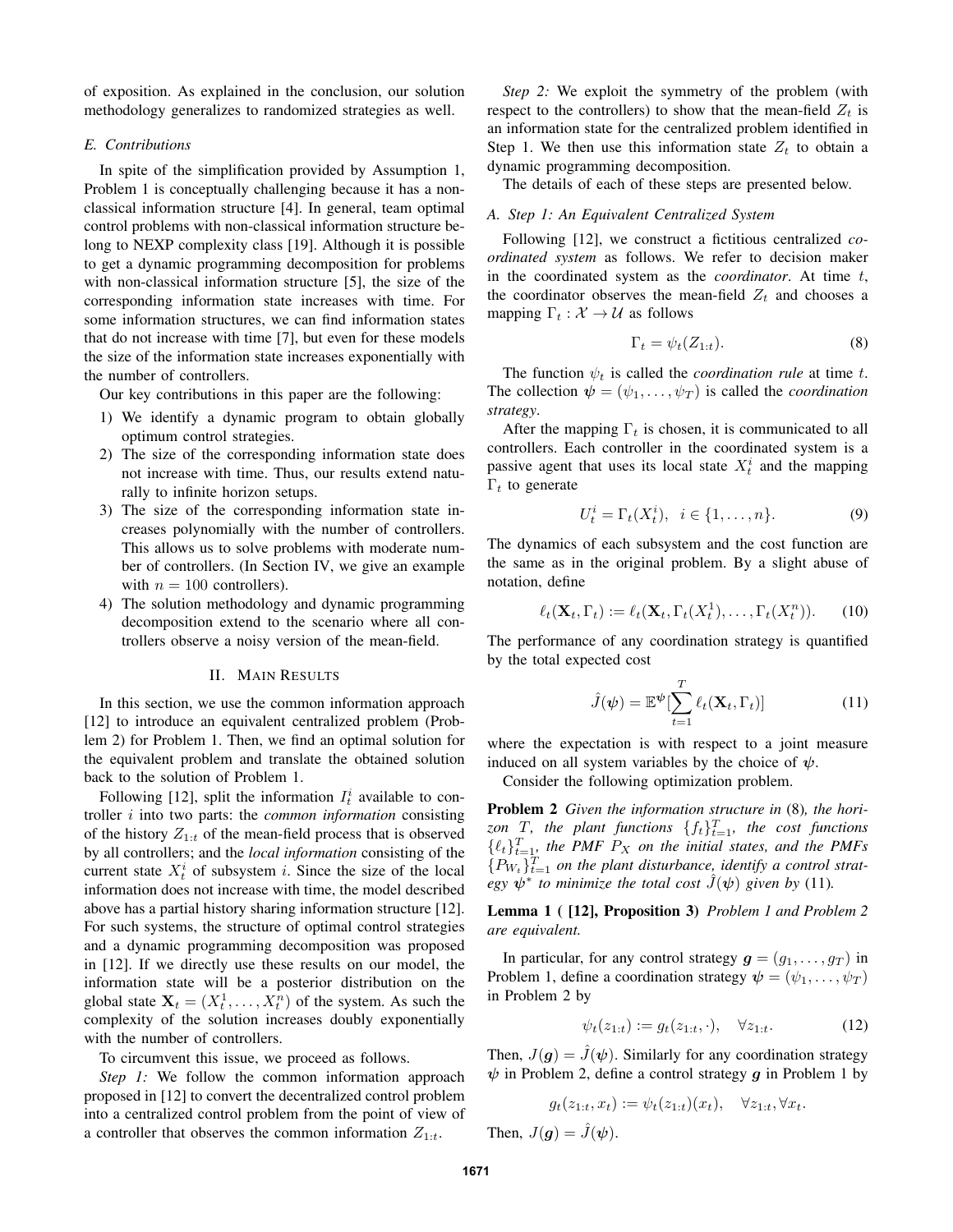*B. Step 2: Identifying an Information State and Dynamic Program*

An important result in identifying an information state is the following:

**Lemma 2** *For any choice*  $\gamma_{1:t}$  *of*  $\Gamma_{1:t}$ *, any realization*  $z_{1:t}$ *of*  $Z_{1:t}$ *, and any*  $\mathbf{x} \in \mathcal{X}^n$ *,* 

$$
\mathbb{P}(\mathbf{X}_t = \mathbf{x} | Z_{1:t} = z_{1:t}, \Gamma_{1:t} = \gamma_{1:t}) = \mathbb{P}(\mathbf{X}_t = \mathbf{x} | Z_t = z_t)
$$

$$
= \frac{1}{|H(z_t)|} \mathbb{1}(\mathbf{x} \in H(z_t))
$$

*where*  $H(z) := \{ \mathbf{x} \in \mathcal{X}^n : \frac{1}{n} \sum_{i=1}^n \delta_{x^i} = z \}.$ 

*Proof outline:* To prove the result, it is sufficient to show that  $\mathbb{P}(\mathbf{X}_t = \mathbf{x} | Z_{1:t} = z_{1:t}, \Gamma_{1:t} = \gamma_{1:t})$  is indifferent to permutation of x. The latter can be proved using the symmetry of the model and the control laws.

Using this result, we can show that

Lemma 3 *The expected per-step cost may be written as a function of*  $Z_t$  *and*  $\Gamma_t$ . In particular, there exits a function  $\ell_t$ *(that does not depend on strategy* ψ*) such that*

$$
\mathbb{E}[\ell_t(\mathbf{X}_t,\Gamma_t)|Z_{1:t},\Gamma_{1:t}] =: \hat{\ell}_t(Z_t,\Gamma_t).
$$

*Proof outline:* Consider

$$
\mathbb{E}[\ell_t(\mathbf{X}_t, \Gamma_t)|Z_{1:t} = z_{1:t}, \Gamma_{1:t} = \gamma_{1:t}]
$$
  
= 
$$
\sum_{\mathbf{x}} \ell_t(\mathbf{x}, \gamma_t) \mathbb{P}(\mathbf{X}_t = \mathbf{x}|Z_{1:t} = z_{1:t}, \Gamma_{1:t} = \gamma_{1:t}).
$$

Substituting the result of Lemma 2, and simplifying gives the result.

**Lemma 4** *For any choice*  $\gamma_{1:t}$  *of*  $\Gamma_{1:t}$ *, any realization*  $z_{1:t}$ *of*  $Z_{1:t}$ *, and any*  $z \in \mathcal{M}_n$ *,* 

$$
\mathbb{P}(Z_{t+1} = z | Z_{1:t} = z_{1:t}, \Gamma_{1:t} = \gamma_{1:t}) = \mathbb{P}(Z_{t+1} = z | Z_t = z_t, \Gamma_t = \gamma_t).
$$

*Also, above conditional probability does not depend on strategy* ψ*.*

*Proof outline:* The result relies on the independence of the noise processes across subsystems and Lemma 2.

Based on the results in steps 1 and 2, we have that

Theorem 1 *In Problem 2, there is no loss of optimality in restricting attention to Markovian strategy i.e.*  $\Gamma_t = \psi_t(Z_t)$ . *Furthermore, an optimal strategy* ψ<sup>∗</sup> *is obtained by solving the following dynamic program. Define recursively value functions:*

$$
V_{T+1}(z_{T+1}) := 0, \quad \forall z_{T+1} \in \mathcal{M}_n \tag{13}
$$

*and for*  $t = T, \ldots, 1$ *, and for*  $z_t \in M_n$ *,* 

$$
V_t(z_t) := \min_{\gamma_t} (\hat{\ell}_t(z_t, \gamma_t) + \mathbb{E}[V_{t+1}(Z_{t+1}) | Z_t = z_t, \Gamma_t = \gamma_t])
$$
\n(14)

*where the minimization is over all functions*  $\gamma_t : \mathcal{X} \to \mathcal{U}$ . Let  $\psi_t^*(z_t)$  denote any argmin of the right-hand side of (14). Then, the coordination strategy  $\psi^* = (\psi_1^*, \dots, \psi_T^*)$ *is optimal.*

*Proof:*  $Z_t$  is an information state for Problem 2 because:

1) As shown in Lemma 3, the per-step cost can be written as a function of  $Z_t$  and  $\Gamma_t$ .

2) As shown in Lemma 4,  $\{Z_t\}_{t=1}^T$  is a controlled Markov process with control action  $\Gamma_t$ .

Thus, the result follows from standard results in Markov decision theory [20].

Based on the equivalence in Lemma 1, we get

**Corollary 1** Let  $\psi_t^*(z)$  be a minimizer of (14) at time t. *Define*

$$
g_t^*(z, x) := \psi_t^*(z)(x). \tag{15}
$$

*Then,*  $g^* = (g_1^*, \ldots, g_T^*)$  *is an optimal strategy for Problem 1.* 

Remark 1 The fictitious coordinated system is described only for ease of exposition. The dynamic program of (13) and (14) uses  $z_t$  as the information state. Since  $z_t$  is observed by each controller, each controller can independently solve the dynamic program; agreeing upon a deterministic rule to break ties while using argmin ensures that all controllers compute the same optimal strategy.

**Remark 2** The space  $\mathcal{M}_n$  of realization of  $z_t$  is finite and has cardinality less than  $(n + 1)^{|\mathcal{X}|}$ . Thus, the solution complexity increases polynomially with the number of controllers.

# III. GENERALIZATION TO PARTIALLY OBSERVED MEAN-FIELD SHARING

In this section, we consider a case where mean-field is not completely observable. Let  $Y_t \in \mathcal{Y}$  be a noisy measurement of  $Z_t$  at time t as follows:

$$
Y_t = h_t(Z_t, N_t) \tag{16}
$$

where  $N_t$  is a random variable which takes value on a finite set  $\mathcal{N}$ .  $\{N_t\}_{t=1}^T$  is an independent random process with PMF  $P_{N_t}$ , at time t, and is also mutually independent from all primitive random variables in Section I-C.1. Similar to (5), we consider the following information structure:

$$
U_t^i = g_t(Y_{1:t}, X_t^i), \ \ i \in \{1, \dots, n\} \tag{17}
$$

where  $g_t: \mathcal{Y}^t \times \mathcal{X} \to \mathcal{U}$ .

Problem 3 *Given the information structure in* (17)*, the horizon* T, the plant functions  $\{f_t\}_{t=1}^T$ , the cost functions  $\{\ell_t\}_{t=1}^T$ , the PMF  $P_X$  on the initial states, the PMFs  ${P_{N_t}}_{t=1}^T$  *on observation noise, and the PMFs*  ${P_{W_t}}_{t=1}^T$ *on the plant disturbance, identify a control strategy* g ∗ *to minimize the total cost*  $J(g)$  *given by* (6).

We follow the two-step approach of Section II. In step 1, we construct a centralized coordinated system in which a coordinator observes  $Y_{1:t}$  and chooses

$$
\Gamma_t = \psi_t(Y_{1:t}).\tag{18}
$$

The rest of the setup is same as before. Similar to Problem 2, we get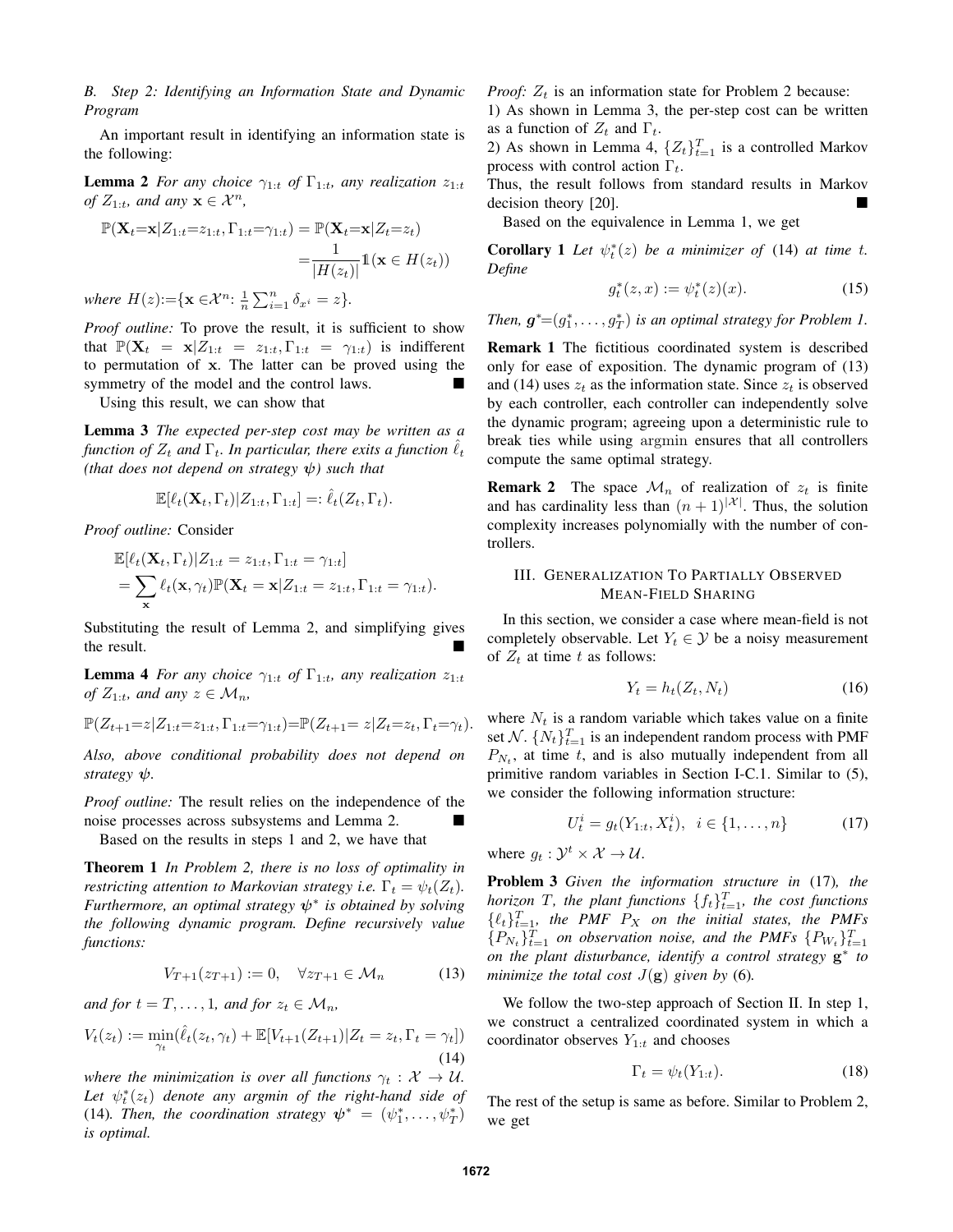Problem 4 *Given the information structure in* (18)*, the horizon*  $T$ *, the plant functions*  $\{f_t\}_{t=1}^T$ *, the cost functions*  $\{\ell_t\}_{t=1}^T$ , the PMF  $P_X$  on the initial states, the PMFs  ${P_{N_t}}_{t=1}^T$  *on observation noise, and the PMFs*  ${P_{N_t}}_{t=1}^T$ *on the plant disturbance, identify a control strategy* ψ<sup>∗</sup> *to minimize the total cost*  $J(\psi)$  *given by* (11).

As in Lemma 1, Problem 3 is equivalent to Problem 4. In particular, for any control strategy  $g = (g_1, \ldots, g_T)$  in Problem 3, one can construct a coordination strategy  $\psi =$  $(\psi_1, \ldots, \psi_T)$  in Problem 4 that yields the same performance and vice versa.

In step 2, we show that  $\Pi_t(z) := \mathbb{P}(Z_t = z | Y_{1:t}, \Gamma_{1:t-1})$ is an information state for Problem 4. In particular:

**Lemma 5** *There exists a function*  $\ell_t$  *(that does not depend on strategy* ψ*) such that*

$$
\mathbb{E}[\ell_t(\mathbf{X}_t, \Gamma_t) | Y_{1:t}, \Gamma_{1:t}] =: \tilde{\ell}_t(\Pi_t, \Gamma_t). \tag{19}
$$

**Lemma 6** *There exists a function*  $\phi_t$  *(that does not depend on strategy*  $\psi$ *) such that* 

$$
\Pi_{t+1} = \phi_t(\Pi_t, \Gamma_t, Y_{t+1}).\tag{20}
$$

Proofs of Lemma 5 and Lemma 6 are omitted due to lack of space. Similar to Theorem 1, we have that

Theorem 2 *In Problem 4, there is no loss of optimality in restricting attention to Markovian strategy i.e.*  $\Gamma_t$  =  $\psi_t(\Pi_t)$ . Also, optimal strategy  $\psi^*$  is obtained by solving the *following dynamic program. Let*  $\Delta(\mathcal{M}_n)$  *denote the space of probability distributions on* Mn*. Define recursively value functions:*

$$
V_{T+1}(\pi_{T+1}) = 0, \quad \forall \pi_{T+1} \in \Delta(\mathcal{M}_n) \tag{21}
$$

*and for*  $t = T, \ldots, 1$ *, and for*  $\pi_t \in \Delta(\mathcal{M}_n)$ *,* 

$$
V_t(\pi_t) = \min_{\gamma_t} (\tilde{\ell}_t(\pi_t, \gamma_t) + \mathbb{E}[V_{t+1}(\Pi_{t+1}) | \Pi_t = \pi_t, \Gamma_t = \gamma_t])
$$
\n(22)

*where the minimization is over all functions*  $\gamma_t : \mathcal{X} \to \mathcal{U}$ . Let  $\psi_t^*(\pi_t)$  denote any argmin of the right-hand side of (22). Then, the coordination strategy  $\psi^* = (\psi_1^*, \dots, \psi_T^*)$ *is optimal.*

*Proof:*  $\Pi_t$  is an information state for Problem 4 because:

1) As shown in Lemma 5, the expected per-step cost can be written as a function of  $\Pi_t$  and  $\Gamma_t$ .

2) As shown in Lemma 6,  $\{\Pi_t\}_{t=1}^T$  is a controlled Markov process with control action  $\Gamma_t$ .

Thus, the result follows from standard results in Markov decision theory [20].

Based on the equivalence between Problem 3 and Problem 4, we get

**Corollary 2** Let  $\psi_t^*(\pi)$  be a minimizer of (22) at time t. *Define*

$$
g_t^*(\pi, x) := \psi_t^*(\pi)(x). \tag{23}
$$

*Then,*  $g^* = (g_1^*, \ldots, g_T^*)$  *is an optimal strategy for Problem 3.* 

# IV. AN EXAMPLE

In this section we consider an example of mean-field sharing that is motivated by applications in smart grids. Consider a system with *n*-devices where  $\mathcal{X} = \{1, \ldots, k\}$ denotes the state space of each device and  $\mathcal{U} = \{0, 1, \dots, k\}$ denotes the set of  $k + 1$  actions available at each device.

Let  $P(u)$  be the controlled transition matrix under action  $u \in \mathcal{U}$ , i.e.

$$
[P(u)]_{xy} = \mathbb{P}(X_{t+1}^i = y \mid X_t^i = x, U_t^i = u), \quad x, y \in \mathcal{X}.
$$

Action  $u = 0$  is a *free action* under which each device evolves in an uncontrolled manner, i.e.  $P(0) = Q$ , where Q represents the *natural* dynamics of the system. Action  $u \neq 0$ is a *forcing action* under which a fraction  $1-\epsilon_u$ ,  $\epsilon_u \in [0,1]$ , of devices switch to state u, and remaining  $\epsilon_u$  devices follow the natural dynamics. Thus,

$$
P(u) = (1 - \epsilon_u)\mathbf{K}_u + \epsilon_u Q
$$

where  $\mathbf{K}_u$  is a  $k \times k$  matrix where column u is all ones, and other columns are all zeros.

Action  $u = 0$  is free and it does not incur any cost, while action  $u \neq 0$  incurs a cost  $c(u)$ . For notational convenience, let  $c(0) = 0$ .

The objective is to keep the mean-field (i.e. the empirical distribution) of the state of the devices close to a reference distribution  $\zeta \in \Delta(\mathcal{X})$ . The loss function is given by

$$
\ell_t(\mathbf{X}_t, \mathbf{U}_t) = \frac{1}{n} \sum_{i=1}^n c(U_t^i) + D(Z_t \parallel \zeta)
$$

where  $D(p \| q)$  denotes the Kullback-Leibler divergence between  $p, q \in \Delta(\mathcal{X})$  i.e.  $D(p || q) = \sum_{x \in \mathcal{X}} p(x) \log \frac{p(x)}{q(x)}$ .

The information structure is given by  $(4)$ . The objective is to choose a control strategy to minimize the infinite horizon discounted cost<sup>1</sup>

$$
J(g) = \mathbb{E}\left[\sum_{t=1}^{\infty} \beta^t \left(\frac{1}{n} \sum_{i=1}^n c(U_t^i) + D(Z_t \parallel \zeta)\right)\right]
$$
(24)

where  $\beta \in (0, 1)$  is the discounted factor.

A more elaborate variation of the above model is considered in [21] for controlling the operation of pool pumps.

Consider the above model for the following parameters

$$
n = 100, \quad k = 2, \quad \epsilon_1 = 0.2, \quad \epsilon_2 = 0.2,
$$
  
\n
$$
c(0) = 0, \quad c(1) = 0.1, \quad c(2) = 0.2, \quad \beta = 0.9,
$$
  
\n
$$
\zeta = \begin{bmatrix} 0.7 \\ 0.3 \end{bmatrix}, \quad Q = \begin{bmatrix} 0.25 & 0.75 \\ 0.375 & 0.625 \end{bmatrix}, \quad P_X = \begin{bmatrix} \frac{1}{3} \\ \frac{3}{3} \end{bmatrix}.
$$

The optimal time-homogeneous strategy for these parameters is shown in Fig. 1. Since state space is binary,  $z(1)$  is sufficient to characterise the empirical distribution  $z =$  $[z(1), z(2)]$ . Hence, for ease of presentation, we plot the optimal control law and value function as a function of the first component  $z(1)$  of  $z = [z(1), z(2)].$ 

<sup>1</sup>Although we have only presented the details for finite horizon setup in this paper, the results generalize naturally to infinite horizon setup under standard assumptions. See Section V-B for a brief explanation.